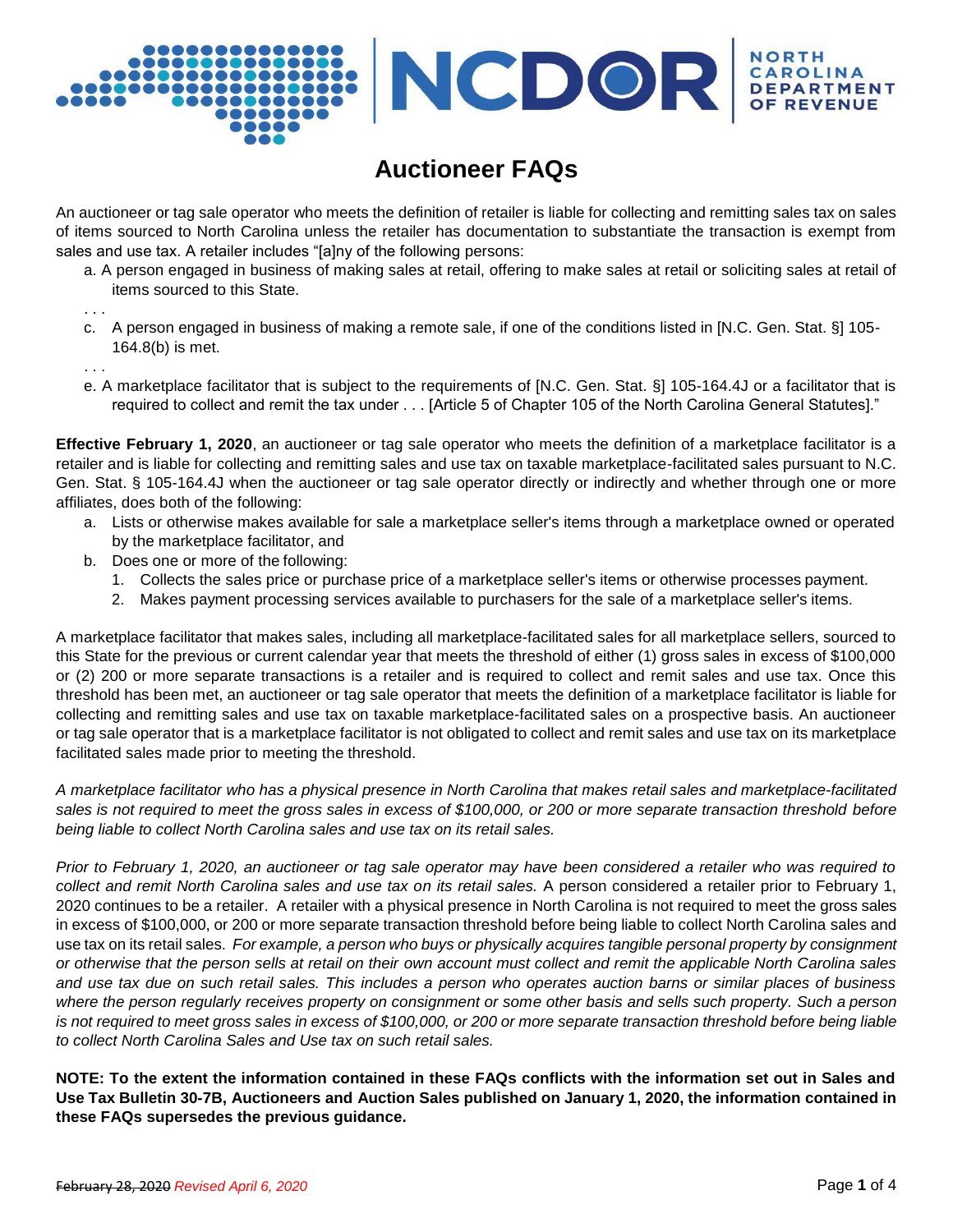

#### **1. Is an auctioneer that only calls bids at an event required to collect and remit sales and use tax for the event?**

No. An auctioneer that only calls bids and does not conduct other activities at the event is not a marketplace facilitator. In this case, the auctioneer does not meet the definition of a marketplace facilitator because the auctioneer does not: (1) make payment processing services available to purchasers for the sale of a marketplace seller's items, (2) collect the sales price of a marketplace seller's items, or (3) otherwise process payments.

### 2. Is an auctioneer or tag sale operator who meets the definition of marketplace facilitator liable for collecting and **remitting North Carolina sales and use tax on sales of new or used household possessions, new or used**  equipment, and new or used tangible personal property at estate sales or auctions when such sales are sourced **to North Carolina and conducted at the property owner's home?**

Yes. Effective February 1, 2020, a marketplace facilitator is liable for collecting and remitting North Carolina sales and use tax on such transactions unless the sale is exempt or the sale is supported by a properly completed Form E-595E, Streamlined Sales and Use Tax Agreement Certificate of Exemption, or the required data elements. The fact that the sale is conducted at the property owner's home does not affect the person's tax obligations.

3. Is an auctioneer or tag sale operator who meets the definition of marketplace facilitator liable for collecting and **remitting North Carolina sales and use tax on sales of farm machinery and equipment at estate sales or auctions when such sales are sourced to North Carolina and conducted at the property owners' farm?**

Yes. Effective February 1, 2020, a marketplace facilitator is liable for collecting and remitting North Carolina sales and use tax on such transactions, unless the sale is exempt, or the sale is supported by a properly completed Form E-595E, Streamlined Sales and Use Tax Agreement Certificate of Exemption, or the required data elements. It makes no difference whether the farmer is going out of business, simply selling farm machinery and equipment, or that the sale is held at the property owner's farm.

4. Is an auctioneer or tag sale operator who meets the definition of marketplace facilitator liable for collecting and remitting North Carolina sales and use tax on sales of used fixtures, used equipment, or inventory for a person **going out of business when such sales are sourced to North Carolina?**

Yes. See response to question 3 above.

5. Is an auctioneer who is licensed to sell real estate and who meets the definition of marketplace facilitator liable **for collecting and remitting North Carolina sales and use tax on sales of real estate in North Carolina?**

No.

6. Is an auctioneer or tag sale operator who meets the definition of marketplace facilitator liable for collecting and **remitting North Carolina sales and use tax on sales of motor vehicles in North Carolina?**

No. Retail sales of motor vehicles are exempt from sales and use tax and subject to the 3% highway use tax imposed under Article 5A of Chapter 105 of the North Carolina General Statutes with certain exceptions. The highway use tax is administered by the Division of Motor Vehicles and must be paid to the Commissioner of Motor Vehicles when applying for a certificate of title.

**7. Where can I find a list of exempt sales?**

[A list of general sales and use tax exemptions](https://www.ncleg.gov/EnactedLegislation/Statutes/HTML/BySection/Chapter_105/GS_105-164.13.html)<sup>1</sup> can be found in N.C. Gen. Stat. § 105-164.13, available on the North Carolina General Assembly website.

[A list of sales and use tax exemptions for farmers](https://www.ncleg.gov/EnactedLegislation/Statutes/HTML/BySection/Chapter_105/GS_105-164.13E.html)<sup>2</sup> can be found in N.C. Gen. Stat. § 105-164.13E, available on the North Carolina General Assembly website.

<sup>1</sup> https:[//www.ncleg.gov/EnactedLegislation/Statutes/HTML/BySection/Chapter\\_105/GS\\_105-164.13.html](http://www.ncleg.gov/EnactedLegislation/Statutes/HTML/BySection/Chapter_105/GS_105-164.13.html)

<sup>2</sup> [https://www.ncleg.gov/EnactedLegislation/Statutes/HTML/BySection/Chapter\\_105/GS\\_105-164.13E.html](https://www.ncleg.gov/EnactedLegislation/Statutes/HTML/BySection/Chapter_105/GS_105-164.13E.html)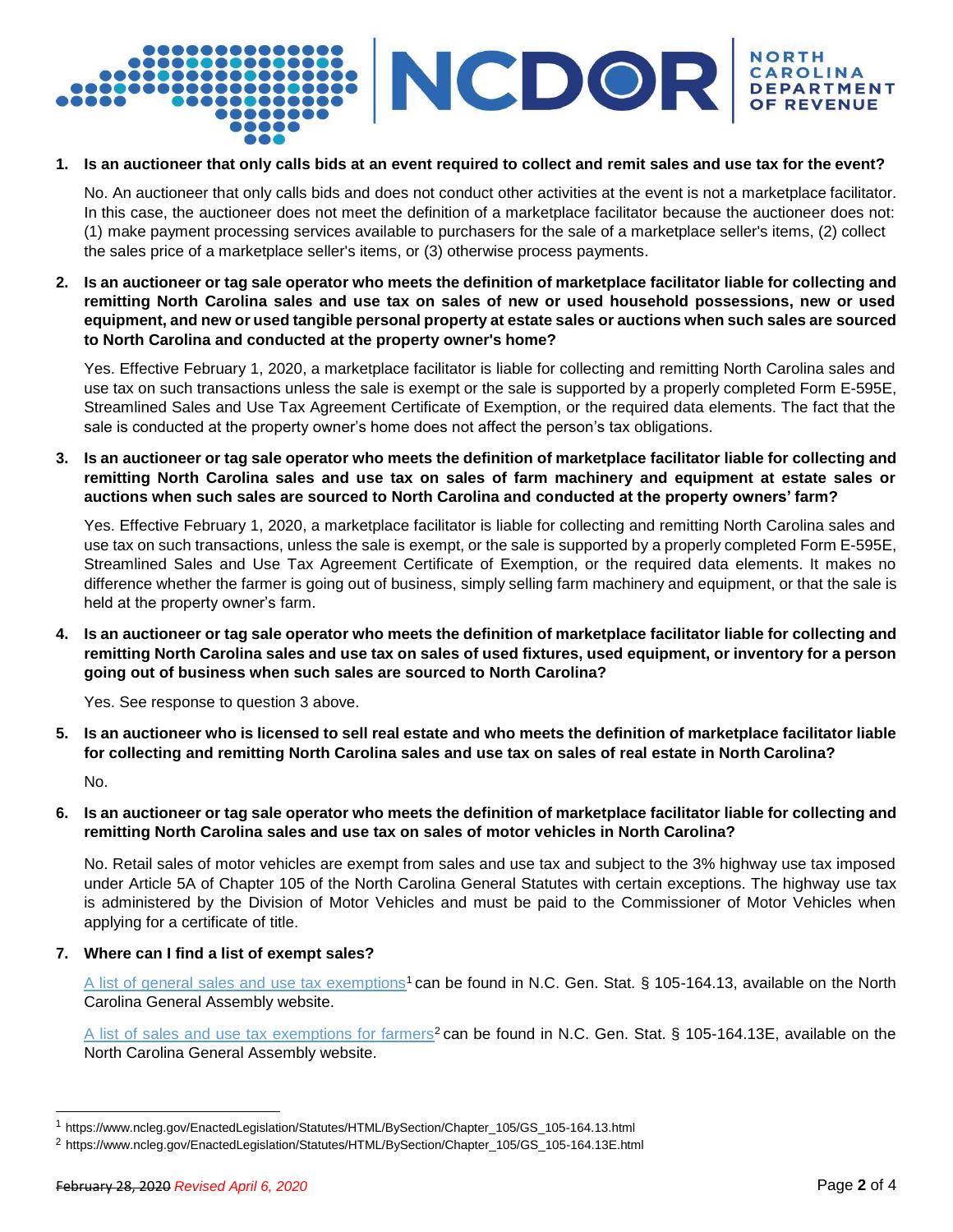

## **8. What information should be included on a properly completed Form E-595E, Streamlined Sales and Use Tax Agreement Certificate of Exemption?**

If the purchaser provides a  $\underline{\hbox{Form E-595E^3}}$ , the certificate must be signed by the purchaser and state the purchaser's name, address, certificate of registration number, reason for exemption, and type of business. A certificate of registration number may include, but is not limited to the following: a resale number, qualifying farmer exemption certificate number, conditional farmer exemption certificate number, and a commercial logger exemption certificate number.

## 9. How do auctioneers, tag sale operators, retailers, and other marketplace facilitators register for North Carolina **sales and use tax?**

Auctioneers, tag sale operators, retailers, and other marketplace facilitators can register directly with the Department by [using the Department's online business registration portal](https://www.ncdor.gov/taxes-forms/business-registration/online-business-registration)<sup>4</sup> or by [submitting a completed Form NC-BR](https://www.ncdor.gov/documents/form-nc-br-business-registration-application-income-tax-withholding-sales-and-use-tax-and-other)<sup>5</sup>, Business Registration Application for Income Tax Withholding, Sales and Use Tax, and Other Taxes and Service Charge. There is no fee to apply for a certificate of registration in North Carolina. General questions about business registrations may be directed to 1-877-252-3052.

## **10. How often are auctioneers, tag sale operators, marketplace facilitators and retailers required to file sales and use tax returns?**

Auctioneers, tag sale operators, marketplace facilitators and retailers are required to file a Sales and Use Tax Return on a quarterly, monthly, or monthly with prepayment basis depending on the retailer's total monthly sales and use tax liability. For more detailed information, review the [Department's file and pay options](https://www.ncdor.gov/taxes-forms/sales-and-use-tax/filing-requirements)<sup>6</sup>.

### **11. I am an auctioneer or tag sale operator located in North Carolina that sells products for delivery into other states. Am I required to collect and remit sales and use tax for other states?**

Each state's tax laws are different. A North Carolina retailer that sells products for delivery into another state may be required to collect and remit that state's sales tax to that state. You should contact each state to determine that state's requirements for registering, collecting, and remitting sales tax in that state. To obtain state website and contact information for other states, visit the [Streamlined Sales Tax Governing Board, Inc. website](https://www.streamlinedsalestax.org/contacts/state-contact-information)<sup>7</sup>.

## **12. If an auctioneer or tag sale operator who meets the definition of marketplace facilitator sells a piece of jewelry at a North Carolina auction or tag sale and the person ships the jewelry to a buyer's home out-of-State using the United States Postal Service is the person required to collect and remit North Carolina sales tax on the transaction?**

No. The auctioneer or tag sale operator is not required to collect and remit North Carolina sales tax on the sale because the auctioneer uses the United States Postal Service to ship the jewelry to the customer outside of the State. The person must maintain acceptable proof of transportation out of the State in its records. In this case, a copy of the invoice and postal service receipt is acceptable proof of transportation. If the person does not keep acceptable proof of transportation, the person is liable for North Carolina sales tax on the transaction.

## **13. If an auctioneer or tag sale operator who meets the definition of marketplace facilitator sells a computer at a**  North Carolina auction or tag sale to an out-of-State company and the out-of-State company sends a contractor **to pick up the computer in North Carolina is the person required to collect and remit North Carolina sales tax on the transaction?**

Yes. The auctioneer or tag sale operator must collect and remit North Carolina sales tax due on the transaction because the customer's representative receives the product in North Carolina.

<sup>3</sup> https:/[/www.ncdor.gov/documents/form-e-595e-streamlined-sales-and-use-tax-agreement-certificate-exemption](http://www.ncdor.gov/documents/form-e-595e-streamlined-sales-and-use-tax-agreement-certificate-exemption)

<sup>4</sup> https:[//www.ncdor.gov/taxes-forms/business-registration/online-business-registration](http://www.ncdor.gov/taxes-forms/business-registration/online-business-registration)

<sup>5</sup> https:[//www.ncdor.gov/documents/form-nc-br-business-registration-application-income-tax-withholding-sales-and-use-tax-and-other](http://www.ncdor.gov/documents/form-nc-br-business-registration-application-income-tax-withholding-sales-and-use-tax-and-other)

<sup>6</sup> https:[//www.ncdor.gov/taxes-forms/sales-and-use-tax/filing-requirements](http://www.ncdor.gov/taxes-forms/sales-and-use-tax/filing-requirements)

<sup>7</sup> https:[//www.streamlinedsalestax.org/contacts/state-contact-information](http://www.streamlinedsalestax.org/contacts/state-contact-information)